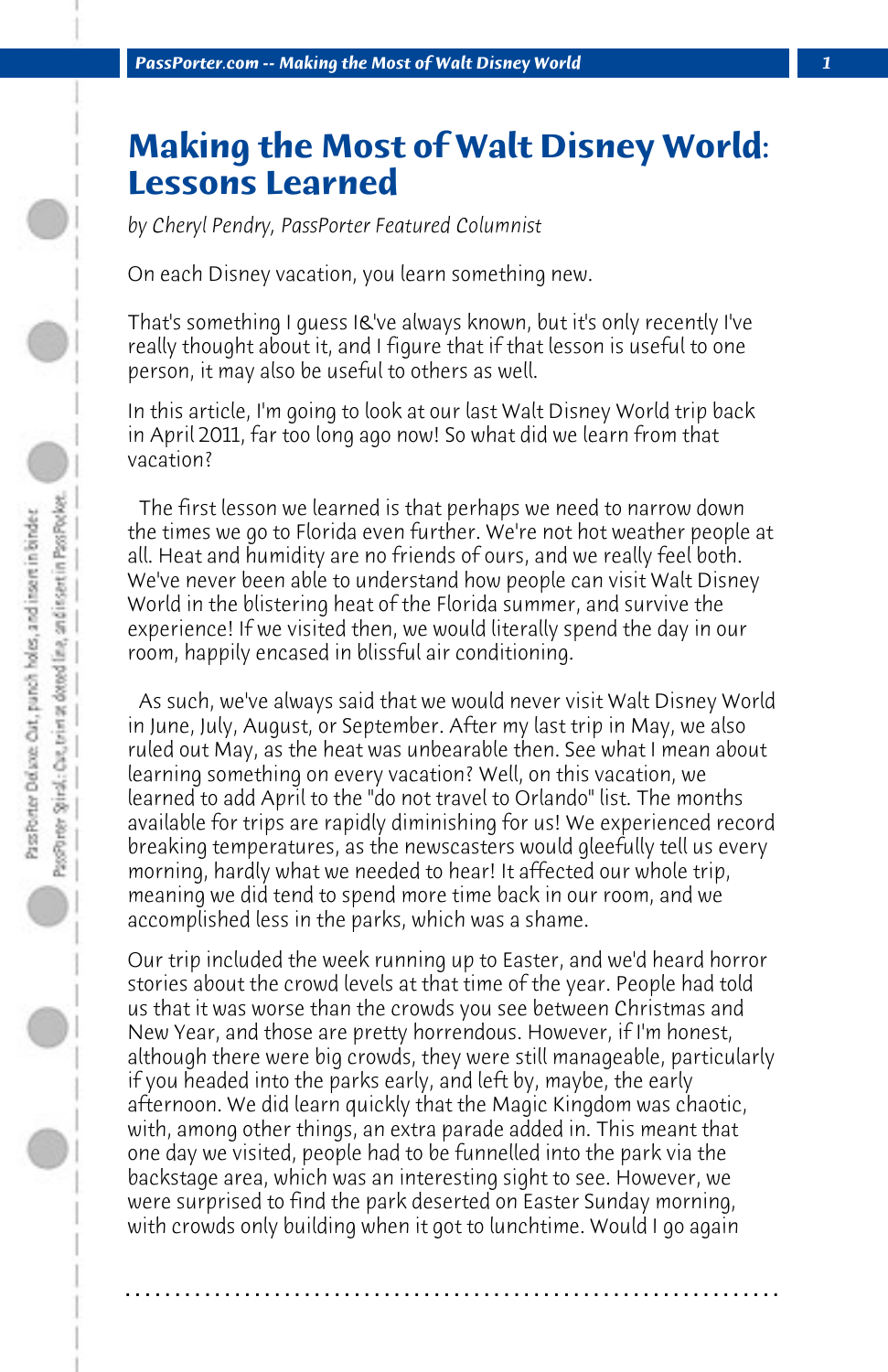over Easter? I think, weighing everything up, and provided it didn't fall in late April, as it did in 2011, I probably would.

 Something else I also learned, that I think in fairness I probably already knew, was that while resort-hopping can be fun, there can be such a thing as too much of a good thing! In two weeks on Disney property, we moved rooms five times, taking in four different resorts. It didn't give us long enough to settle anywhere.

We also learned that two nights really isn $\&\#39$ ;t long enough to enjoy a single resort either. We spent two nights each at the Villas at the Wilderness Lodge and Bay Lake Tower, and it's frustrating when you can't get into your room until check-in at 4:00 pm (for Disney Vacation Club Members), and then after only one full day there, you're leaving the next morning. I think any stay now needs to be a minimum of three nights for us to really spend some time in a resort.

 Having learned from previous, somewhat bitter, experience (again, see what I mean about learning from every vacation?), this time we planned our meals around where we were staying. For example, when we were at the Wilderness Lodge, we ate one night at Artist Point, while our California Grill dinner was during our stay at Bay Lake Tower. It was certainly the most sensible thing to do, and something we'll be doing again in the future. I'm just waiting to see what dates I can get into Animal Kingdom Lodge, and then you can be sure we'll be dining there at one or maybe more of their restaurants during our stay.

 Another thing I discovered during that trip was the best time to visit Downtown Disney. It's not rocket science, and you can probably guess what I'm going to say here; first thing on a weekday morning. We were in the World of Disney Store just a few minutes after its opening, and it was lovely and quiet in there. It was a real pleasure wandering around the shops with so few people around.

 For this vacation, we left our plans a little looser than previous Disney visits. To a certain extent that worked, as it gave us more freedom to decide what we wanted to do on the day, and it was nice not to be tied to plans all the time. However, we also found ourselves heading back to our favorite parks again and again, particularly Epcot, and ignored others as a result. Despite spending two weeks in Walt Disney World, we only managed to spend a total of about five or six hours in Disney's Hollywood Studios, a pretty pitiful performance. That's something we definitely need to learn for our next vacation, to try and ensure that we're a bit more even-handed with our park visits. I did leave Disney that time feeling that perhaps we should have given the Studios a bit more time, and done it more justice.

**. . . . . . . . . . . . . . . . . . . . . . . . . . . . . . . . . . . . . . . . . . . . . . . . . . . . . . . . . . . . . . . . . .**